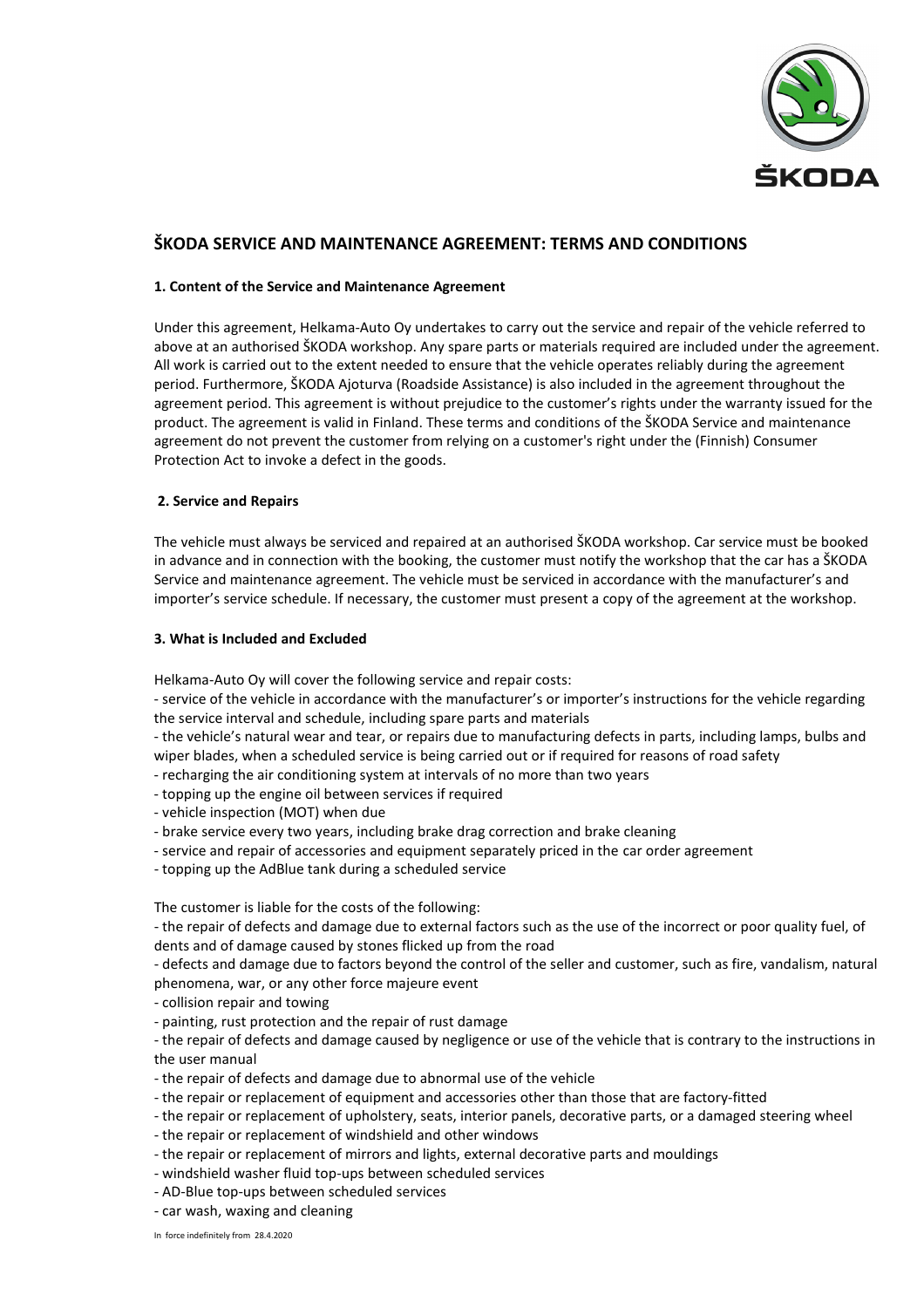

- tyres, rims and wheel alignment

- electronic system updates at the customer's request, incl. map updates for navigation systems - fuel

- the reduction in the battery capacity of the high-voltage battery due to normal deterioration is not covered by the service and maintenance agreement

# **4. Use of the Vehicle**

The vehicle covered under the agreement must not be used for competitions. It should be used, handled and looked after in accordance with the manufacturer's manual and the importer's instructions. If necessary, the ŠKODA workshop may check the proper use of the vehicle together with the customer. Under this agreement, the customer must book the vehicle in for a service when needed in good time with a ŠKODA workshop and report any defects or malfunctions identified.

For any defects for which a warning light comes on, the customer should follow the instructions in the manual, and, if necessary, contact a ŠKODA workshop or ŠKODA Ajoturva (Roadside Assistance) immediately, and follow the instructions given.

# **5. The Vehicle's Structure**

The customer may not modify the vehicle's structure, try to improve its performance or alter the purpose for which it is used.

### **6. Damage to the Vehicle**

If the vehicle is damaged, the customer must take it to an authorised ŠKODA repair shop immediately and complete a damage report form.

Vehicle collision repairs are carried out without exception by an authorized ŠKODA body and paint workshop.

If the vehicle is so badly damaged that the insurance company writes it off, the agreement will be dissolved as from the day on which it is written off, and the customer should inform Helkama-Auto of this accordingly.

# **7. Additional Services**

An additional service (eg Tire Service) can be taken for the contract once during the contract period.

#### **Replacement Car**

A replacement car can be attached to the contract at an additional cost. The size class of the replacement car is a maximum of B-class (eg ŠKODA Fabia). If the workshop's replacement car fleet does not include a car of that category, the size class is determined by the workshop's current replacement car fleet and not by the size class of the contracted car.

A replacement car is included in the contract for maintenance or repair if the car is not in working order and the repair takes more than 2 hours. The replacement car is available for a maximum of 2 days / maintenance or repair and includes 100 km / day. The customer is responsible for the fuel costs of the replacement car and for fulfilling the terms of the lease agreement. The replacement car must be returned on the day the repair shop notifies the customer that the car can be picked up.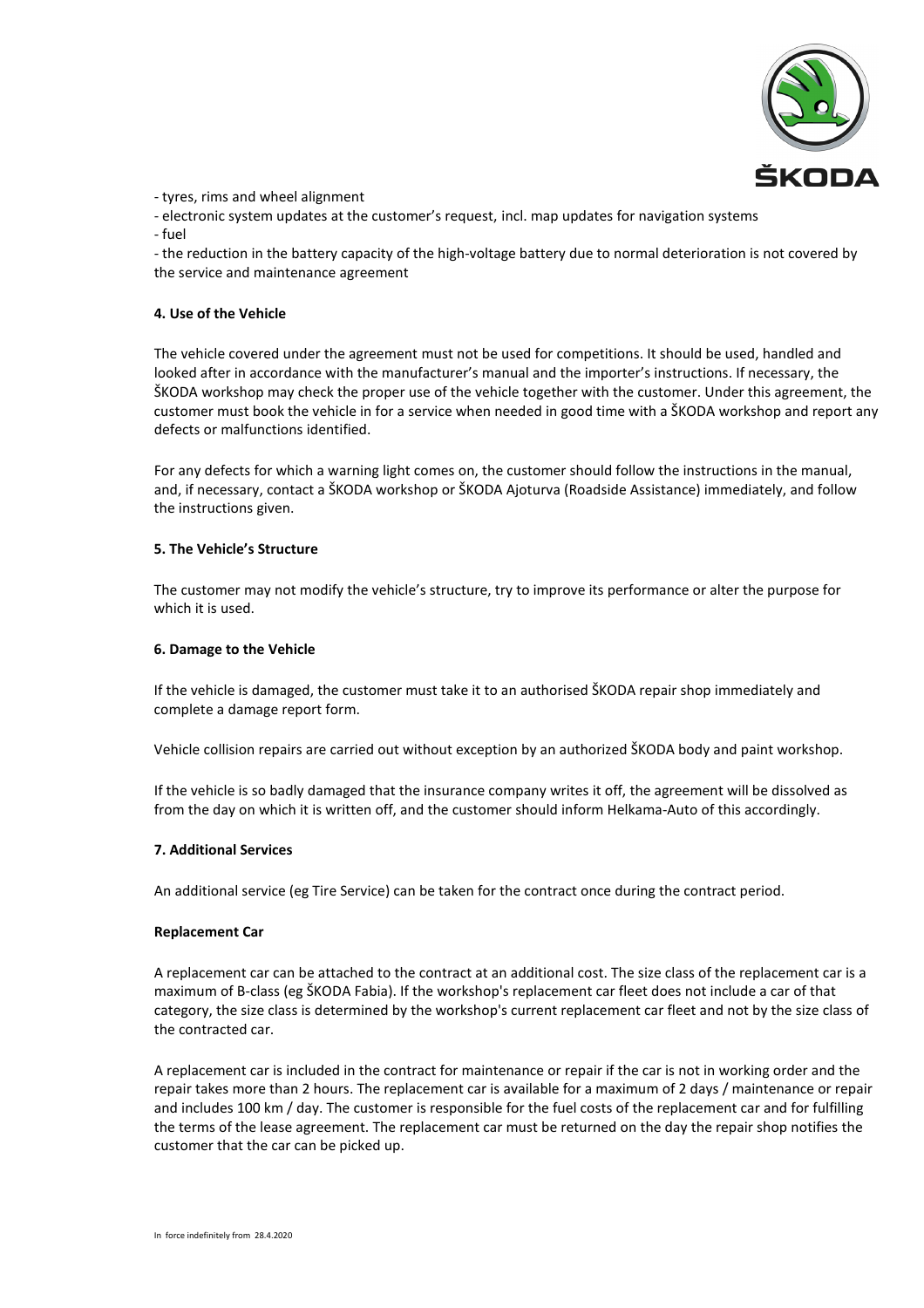

### **Tire Service and Seasonal Tire Change**

Tire service or Seasonal tire change can be attached to the contract at an additional cost. Tire service includes tire seasonal change and tire storage. This location-specific additional service is not available at all ŠKODA workshops.

Seasonal tire change includes seasonal change of tires.

### **8. Other Charges**

The customer pays for the motor tax of the vehicle, the costs of inspections, insurance premiums, and similar charges.

### **9. Validity of the Agreement**

The agreement only remains valid if the monthly instalments under the maintenance agreement are paid by the due date.

### **10. Extensions and Amendments**

Any extension to the agreement should always be discussed separately between the parties. The customer must inform the other party at the earliest opportunity if the customer's mileage differs by more than 2,000 kilometres from what is stated in the agreement for estimated annual mileage. Helkama-Auto Oy reserves the right to alter the prices in the agreement to correspond to actual mileage in the schedule of tariffs in the maintenance agreement in effect at the time of the change. Helkama-Auto Oy will be entitled to charge the customer for any amendments made to the agreement to cover the cost of amending the agreement at the current rate.

#### **11. Termination of the Agreement**

The responsibility for service and repairs in the agreement with Helkama-Auto Oy ends when the mileage allowance mentioned in it is reached, or the agreement expires, or one of the parties terminates the agreement. Where the agreed mileage allowance is reached before the expiry date stated in the agreement, the customer will be obliged to pay the remaining instalments up until the date of the agreement's expiry as recorded in the agreement. The customer may terminate the maintenance agreement by giving Helkama-Auto Oy 30 days' notice in writing. The charges under the terminated agreement will if necessary be adjusted to correspond to the actual number of additional kilometres driven relative to the duration of the agreement. The adjustment will be made with reference to the schedule of charges under the maintenance agreement in effect at the time the agreement is terminated. No charges under the agreement will be credited after the agreement expires or is terminated. Deviations from the annual mileage allowances stated in the agreement during the agreement period must be notified at the earliest opportunity. In this way, the mileage driven while the agreement was in force and the charges may be adjusted to reflect the actual mileage driven.

#### **12. Helkama-Auto Oy's Rights to Dissolve the Agreement**

Helkama-Auto Oy will be entitled to dissolve the agreement immediately, if

- the mileage up to a certain point in the agreement period is far greater than it should be in relation to the total duration of the agreement

- the customer neglects to maintain his vehicle or prevents a ŠKODA workshop from inspecting the vehicle

- the customer fails to make the monthly payment or to pay any other charge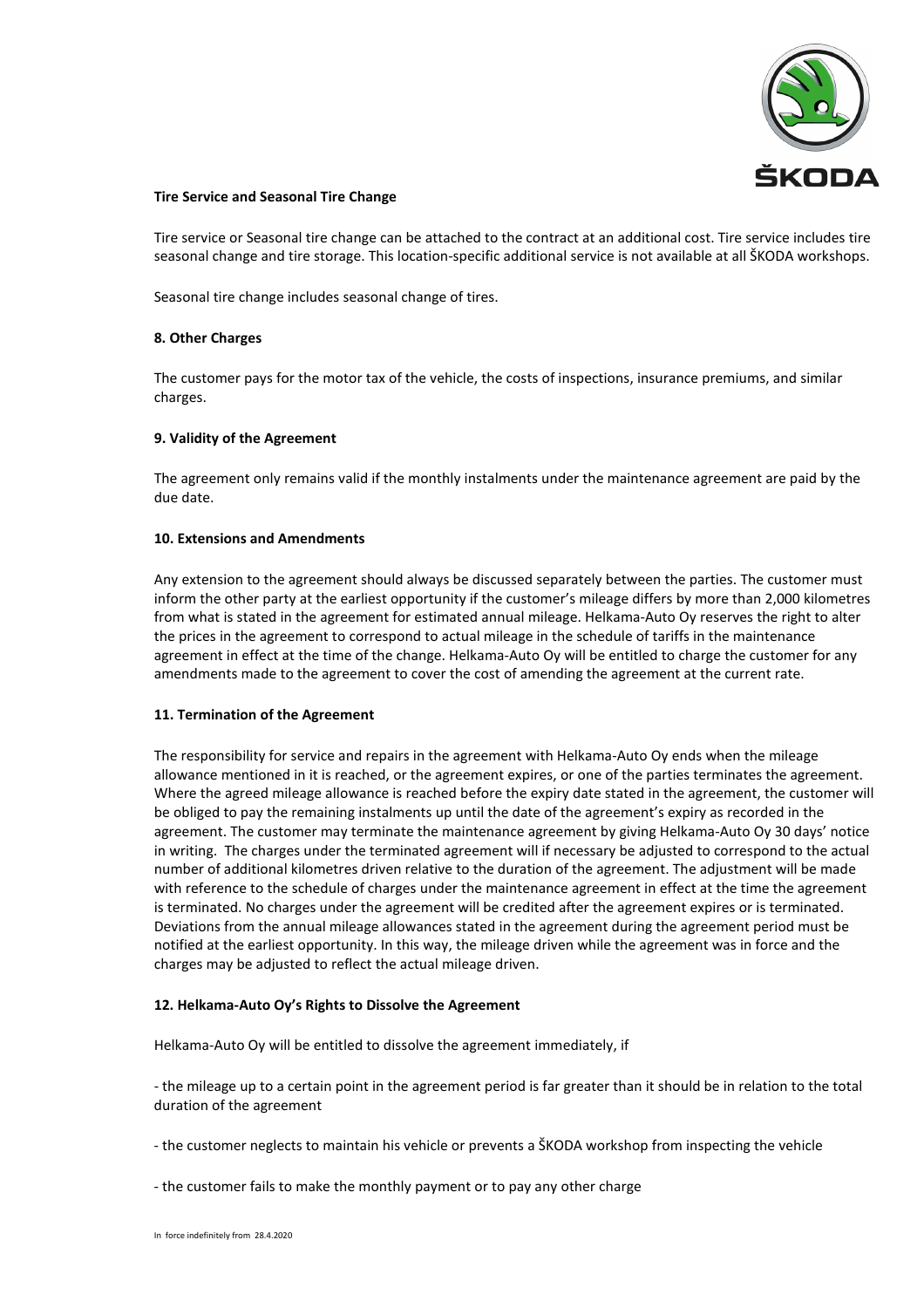

- the customer ceases to pay the charges, is declared bankrupt or goes into liquidation, or goes into receivership, avoiding bankruptcy

- Helkama-Auto Oy has reason to suspect that the vehicle's odometer reading does not reflect the true mileage

- the customer infringes the terms and conditions of this agreement in any other way

If the agreement is dissolved for any of the reasons mentioned above, the customer will be obliged to pay a charge to cover any additional kilometres driven relative to the duration of the agreement. The adjustment will be made with reference to the schedule of charges under the maintenance agreement in effect at the time the agreement is dissolved. If the agreement is being dissolved because the customer has defaulted on a payment or has otherwise infringed the terms and conditions of the agreement, the customer must pay an additional charge to that mentioned above, equivalent to the agreed charge for three months.

# **13. Revised Charges**

If the VAT rate changes, the charges for the rest of the agreement period will change accordingly. Should circumstances prevailing during the agreement period alter greatly, on account of decisions of the authorities, Helkama-Auto Oy will have the right to amend the monthly charge. In such cases, the amended charge will take effect from the time the first instalment following the change is due.

### **14. Payment Terms**

The first instalment in the billing period will be charged after the agreement comes into effect. Thereafter, the charge will be made at the agreed intervals. Helkama-Auto Oy will be entitled to charge interest on any late payment.

# **15. Right of Assignment**

Helkama-Auto Oy has the right to assign and pledge this agreement and all rights under it to a third party, who has the right to assign them to yet another party. If Helkama-Auto Oy has exercised this right and the assignee has advised the customer of this, the customer will be liable for all charges and other sums due under this agreement payable to the assignee. The customer has no right to assign his rights and obligations under this agreement to a third party without the written authorisation of Helkama-Auto. If right of assignment is granted, the costs of assignment will be charged with reference to the tariff in effect at the time.

#### **16. Deviations from the Agreement**

If Helkama-Auto Oy, either on a single occasion or as an established practice, fails to exercise one of its rights under this agreement or acts in a way it has no right to under the terms and conditions of the agreement, this will be without prejudice to its right to invoke the terms and conditions of the agreement on subsequent occasions.

# **17. Distance Selling**

Distance selling is trading where the buyer and seller are not present at the same time. The transaction and the pre-marketing will take place entirely by e-mail, telephone or other means of communication. The conditions for distance selling are not fulfilled if the buyer has consulted authorized ŠKODA dealer or work shop prior to the actual purchase and/or ordered a ŠKODA Service Agreement from an authorized ŠKODA dealer or work shop.